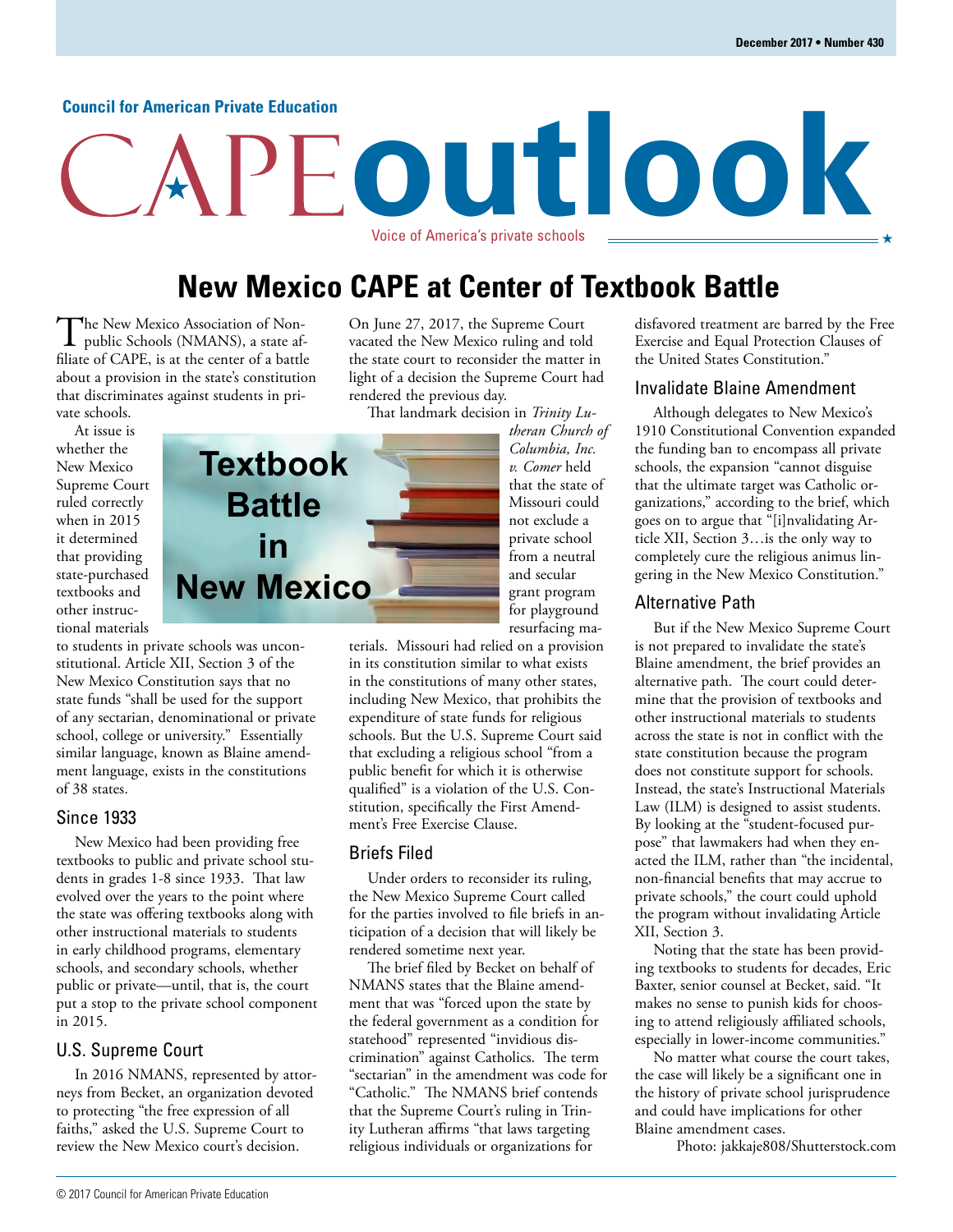## CAPE

**CAPE** member organizations: Agudath Israel of America

American Montessori Society

Association Montessori International–USA

Association of Christian Schools International

Association of Christian Teachers and Schools

Association of Waldorf Schools of N.A.

Christian Schools International

Council of Islamic Schools in North America

Council on Educational Standards and Accountability

Evangelical Lutheran Church in America

Friends Council on Education

Islamic Schools League of America

Jesuit Schools Network

Lutheran Church–Missouri Synod

National Association of Episcopal Schools

National Association of Independent Schools

National Catholic Educational Association

National Christian School Association

Oral Roberts University Educational Fellowship

Seventh-day Adventist Board of Education

United States Conference of Catholic Bishops

Wisconsin Evangelical Lutheran Synod Schools

Affiliated State Organizations

a coalition of national associations serving private schools K-12 Executive Director: Joe McTighe

#### **Outlook is published monthly (September to June) by CAPE. An annual subscription is \$35. ISSN 0271-1451**

13017 Wisteria Drive #457 Germantown, MD 20874 (tel) 301-916-8460 (fax) 301-916-8485 (email) cape@capenet.org

#### **www.capenet.org**

★ ★ ★

## **Results for Revised SAT Released**

The College Board recently released performance results from the revised SAT for the class of 2017, the first graduating class in which the majority of SAT test takers (93 percent) took the new exam, which was first administered in March 2016. The results for the class of

ERW scores of 570 and an average math score of 590.

#### Benchmarks

The College Board calculates benchmarks for both the ERW and math sections of the assess-

2017 set the baseline for comparing the performance of graduates for years to come.

The mean total scores for 2017 graduates who took the new SAT was 1060. For the Evidence-Based Reading and Writing section (ERW), the mean score was 533 and for the Math section it was 527.

#### Varied Results

According to data provided to CAPE

by the College Board, results varied significantly by the type of school students attended, with college-bound seniors in religious and indepen-

dent schools scoring substantially higher than the national average. Specifically, the average combined score of students in independent schools was 1160, or 100 points above the national mean, while the average for religious school students was 1134, which was 74 points above the mean. Public school students scored 1044, 16 points shy of the mean. Students in private schools clearly help

lift the national average.

In each of the subjects tested, SAT scores for college-bound seniors in religious and independent schools were also substantially higher than the national average. Mean SAT scores for students in public schools were 527 in ERW and 517 in math, while comparable scores for students in religious schools were 574 and 560. Students in independent schools had an average



ment. The math benchmark (530) is said to be "associated with a 75 percent chance of earning at least a C in firstsemester, creditbearing, college-level courses in algebra, statistics, precalculus, or calculus." The ERW benchmark (480) "is associated with a 75 percent chance of earning at least a C in firstsemester, creditbearing, college-level courses in history, literature, social sci-

ence, or writing."

For the class of 2017, 46 percent of students who took the SAT met or surpassed the

| <b>SAT Scores, Class of 2017</b> |             |              |
|----------------------------------|-------------|--------------|
| <b>ERW</b>                       | <b>Math</b> | <b>Total</b> |
| 570                              | 590         | 1160         |
| 574                              | 560         | 1134         |
| 527                              | 517         | 1044         |
| 533                              | 527         | 1060         |
|                                  |             |              |
|                                  |             |              |

benchmarks in both sections of the assessment. But again, percentages varied by type of school. For public school students, the share of students who met or exceeded both benchmarks was 43 percent; for religious school students, it was 60 percent, and for independent school students, it was 66 percent.

#### Khan Academy

In connection with its release of

SAT results, the College Board reported that more than 4 million students, or 40 percent of all SAT test takers used the official and free SAT practice site on Khan Academy. Among members of the class of 2017, 400,000 students "linked their College Board and Khan Academy accounts to receive a free, personalized SAT study plan."

Photo: Eric Von Seggern/Shutterstock.com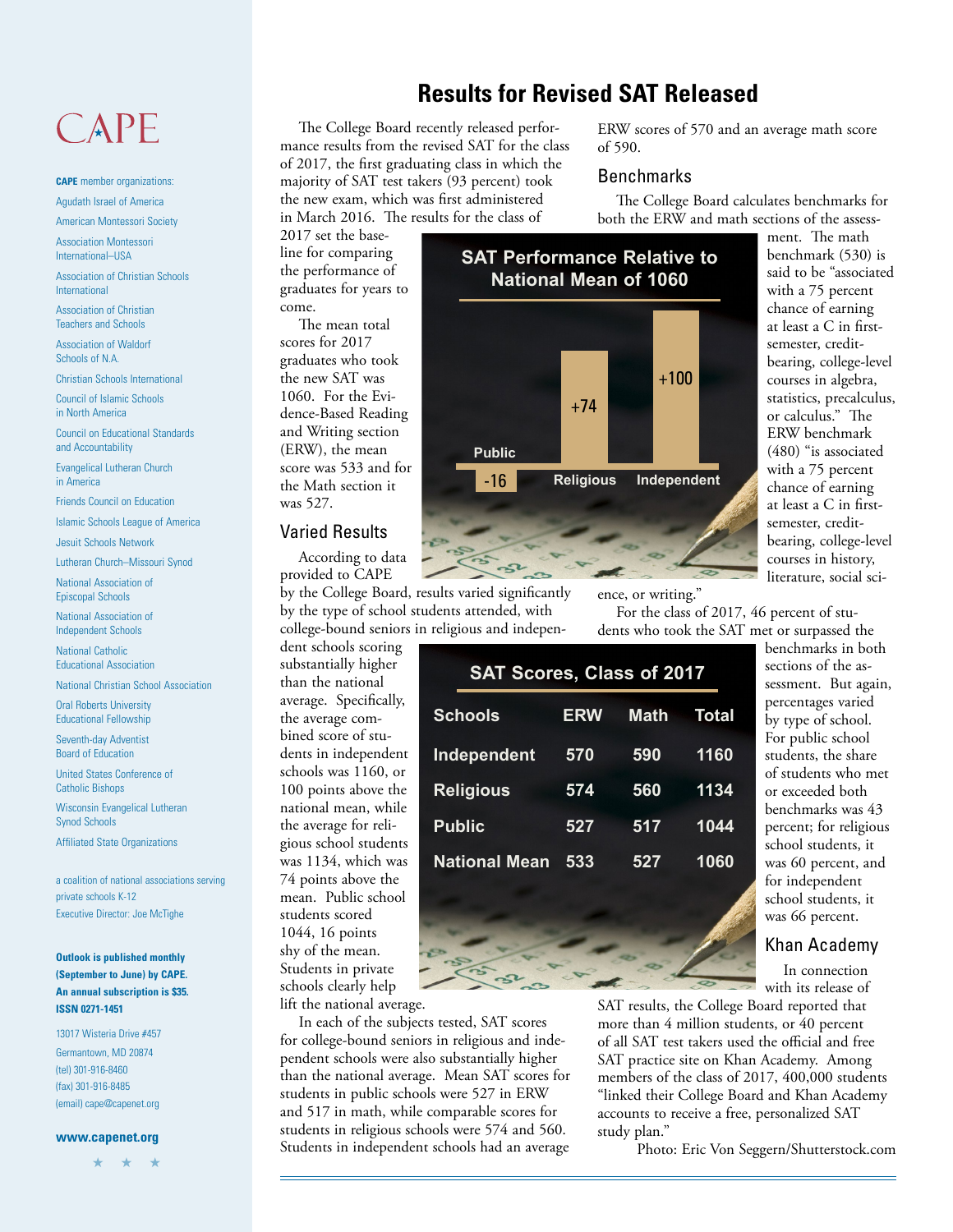## **Survey Says: Parents Like Private Schools**

**to obtain the best education for your child?**

Regular Public School - 33%

Private School - 42%

Charter School - 15%

Home School - 7%

Although about 90 percent of American K-12 students attend public schools, a significant share of parents would prefer an alternative type of school, according to a national poll released November 29 by EdChoice.

Only one-third of parents surveyed said that if they could select any type of school, they would choose a public district school in order to obtain the best education for their child. Fortytwo percent said they would select a private

school, 15 percent a charter school, and 7 percent would homeschool their child.

#### Satisfaction

Positive perceptions of private schools were also reflected in responses to a question measuring how satisfied current and former

school parents were with their child's school. According to the report, 93 percent of private school parents were satisfied, as were 90 percent of homeschool parents, 75 percent of public charter school parents; and 73 percent of public district school parents.

Looking only at parents who said they were "very satisfied" with their child's school, the contrasts are even more stark, with 58 percent of private school parents indicating that level of satisfaction, along with 54 percent of home-

school parents, 45 percent of charter school parents, and 29 percent of district school parents. As the report put it, "Parents were twice as likely to say they were very satisfied with their private school experience compared to the proportion who said they were very satisfied with district schools."

#### School Grades

Preference for private schools was also reflected in how American parents rated different types of schools. Respondents were asked to give a grade of A through F to the schools in their community. Among current school parents who actually assigned a grade, 75 percent gave an A or B to private schools, 61 percent gave an A or B to public charter schools, and 50 percent gave an A or B to public district schools.

After they were asked about the type of school they would prefer for their child, respondents were asked about the most important characteristic or attribute that would cause them to select that school type. The top five reasons identified by parents who selected private schools were: Individual Attention / One-on-One (18 percent); Class Size / Student-Teacher Ratio (15 percent); Better Education / Quality (15 percent); Discipline / Structure (9 percent); Religion /

**What school would you select**  Religious Reasons (6

percent), and Better Teachers / More Professional (6 percent).

The survey involved telephone interviews of 1,000 adults between August 18 and September 2.

#### Support for Choice

The survey also measured what Americans think about various approaches to school choice programs. Responding to a question that described education savings accounts (ESAs), 71 percent of Americans said they supported an ESA system. Only 19 percent of respondents said they opposed ESAs. According to the report, there was "a noticeable spike—19 percentage points—in support for ESAs when compared to last year's survey."

Other school choice measures also fared well. On vouchers, the report notes, "More than six

> out of 10 Americans (62 percent) said they support school vouchers, compared with 31 percent who said they oppose such a school choice system."

 And when it comes to tax-credit scholarship programs, "Similar to vouchers, respondents are more than twice as likely to support (62

percent) a tax-credit scholarship system than to oppose (26 percent) one."

 "We are encouraged by continued support for educational options, including vouchers, taxcredit scholarships and charter schools. We are particularly pleased to see high levels of support for education savings accounts or ESAs," said EdChoice President and CEO Robert Enlow in a news release.

[The report is available at <www.edchoice.org/](https://www.edchoice.org/research/2017-schooling-america-survey/) research/2017-schooling-america-survey/>.

Image: stockphoto-graf/Shutterstock.com

## **USDE Priorities**

★ ★ ★

In early November, CAPE offered comments to the U.S. Department of Education on Secretary DeVos's proposed priorities for awarding grants under various discretionary grant programs that the department administers.

The first priority was right in CAPE's wheelhouse: "Empowering families to choose a high-quality education that meets their child's unique needs." The department's proposal explains that "the Secretary believes that every child, regardless of his or her ZIP code or family income, should have access to a highquality education. A family should have the chance to select the educational path that best meets a child's needs, regardless of where or how instruction is delivered."

In applying this priority, the department would give preference to projects that increase "the proportion of students with access to educational choice" and that increase access to educational choice for high-need students.

The document defines "educational choice" to include not only public school providers, but also "[p]rivate or home-based educational programs or courses, including those offered by private schools, private online providers, private tutoring providers, community or faith-based organizations, or other private education providers."

CAPE's mission is to preserve and promote educational pluralism, so its response to the department's proposals included strong support for the school choice priority. CAPE's response also applauded Secretary DeVos and the department for the comprehensive definition of "educational choice." As the letter from CAPE noted, "The inclusion of private educational programs, including those sponsored by faith-based and secular providers, is essential if parents are to have genuine options when it comes to their child's education."

★ ★ ★